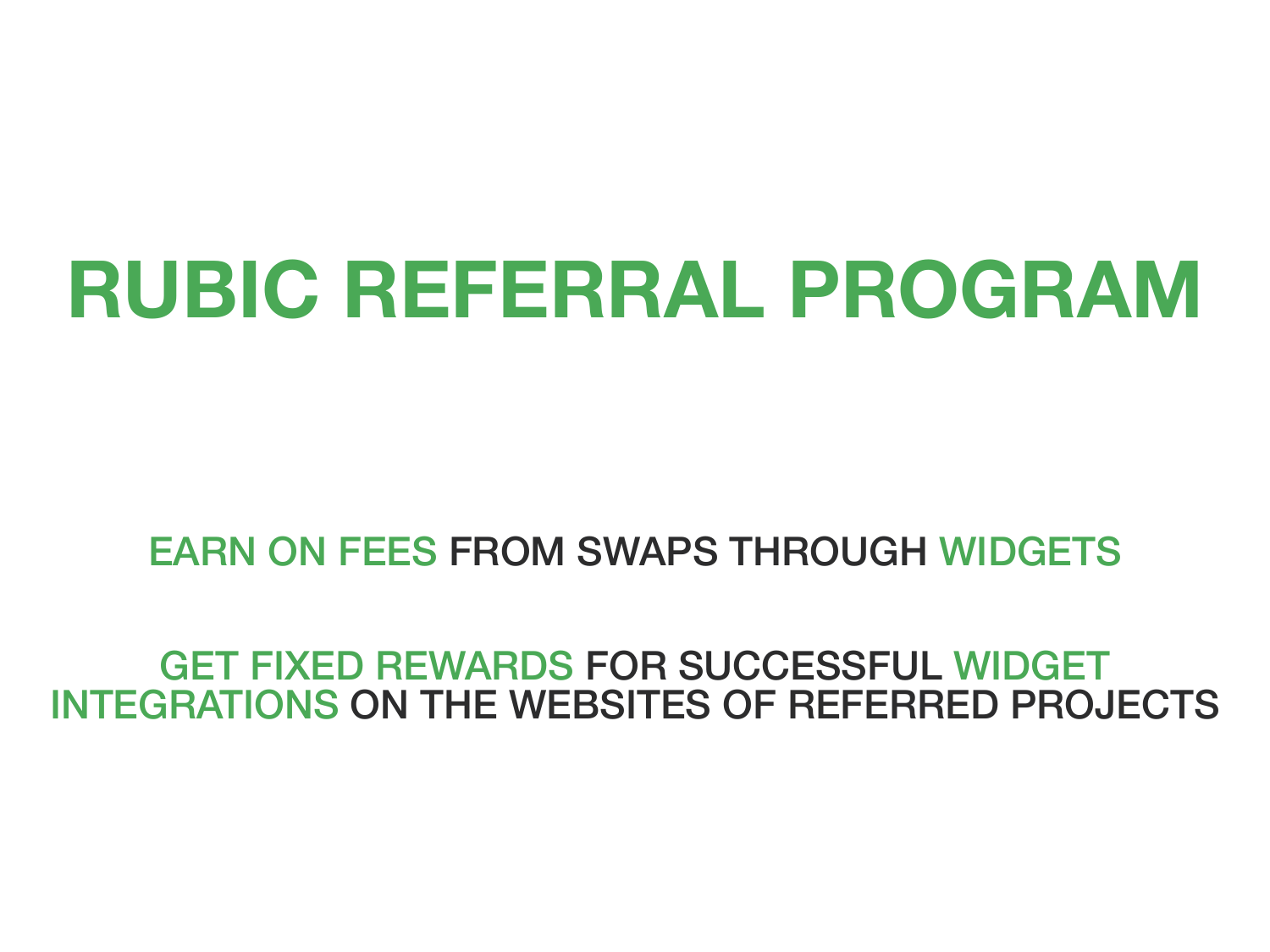Rubic is building brand new & unique solutions, bringing significant value both to the crypto community in general, as well as to existing projects.

Rubic Widget, for example, is already running on more than 40 projects and its total trading volume has exceeded \$4 million.

We are focused on active growth, and so we offer our most active users the opportunity to earn by pitching our solutions to other projects.

Rubic is launching a referral program where any user can earn on fees from transactions through widgets, and get fixed rewards for successful widget integration into the websites of the referred projects.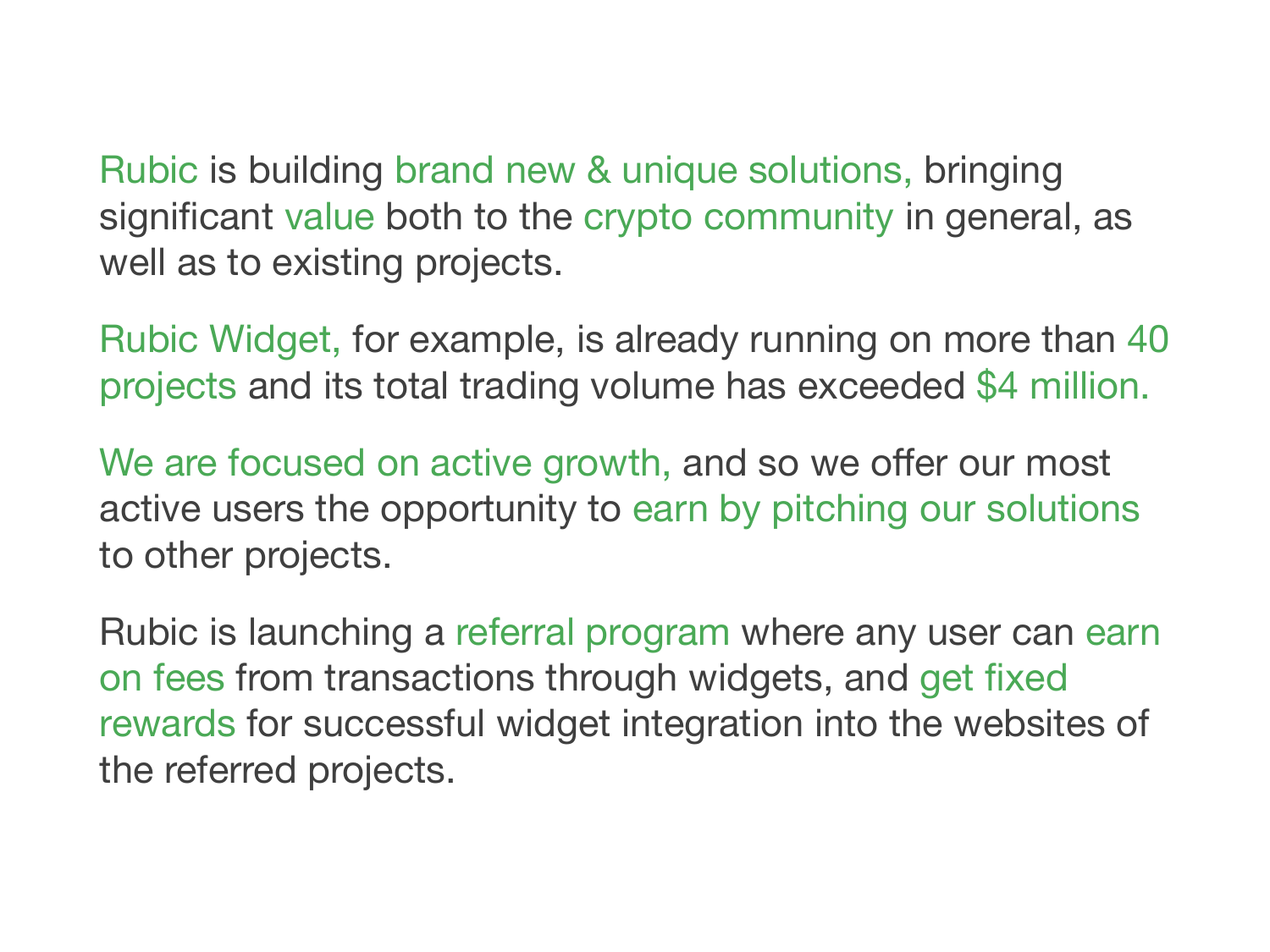# **WHAT IS RUBIC WIDGET?**

- ▸ The Rubic Widget enables you to buy and sell any of 10,500+ assets, on and between 9 blockchains in one click and use all the features of Rubic Exchange without having to leave project's website.
- ▸ Integration of the widget into the project website is free, as well as further support.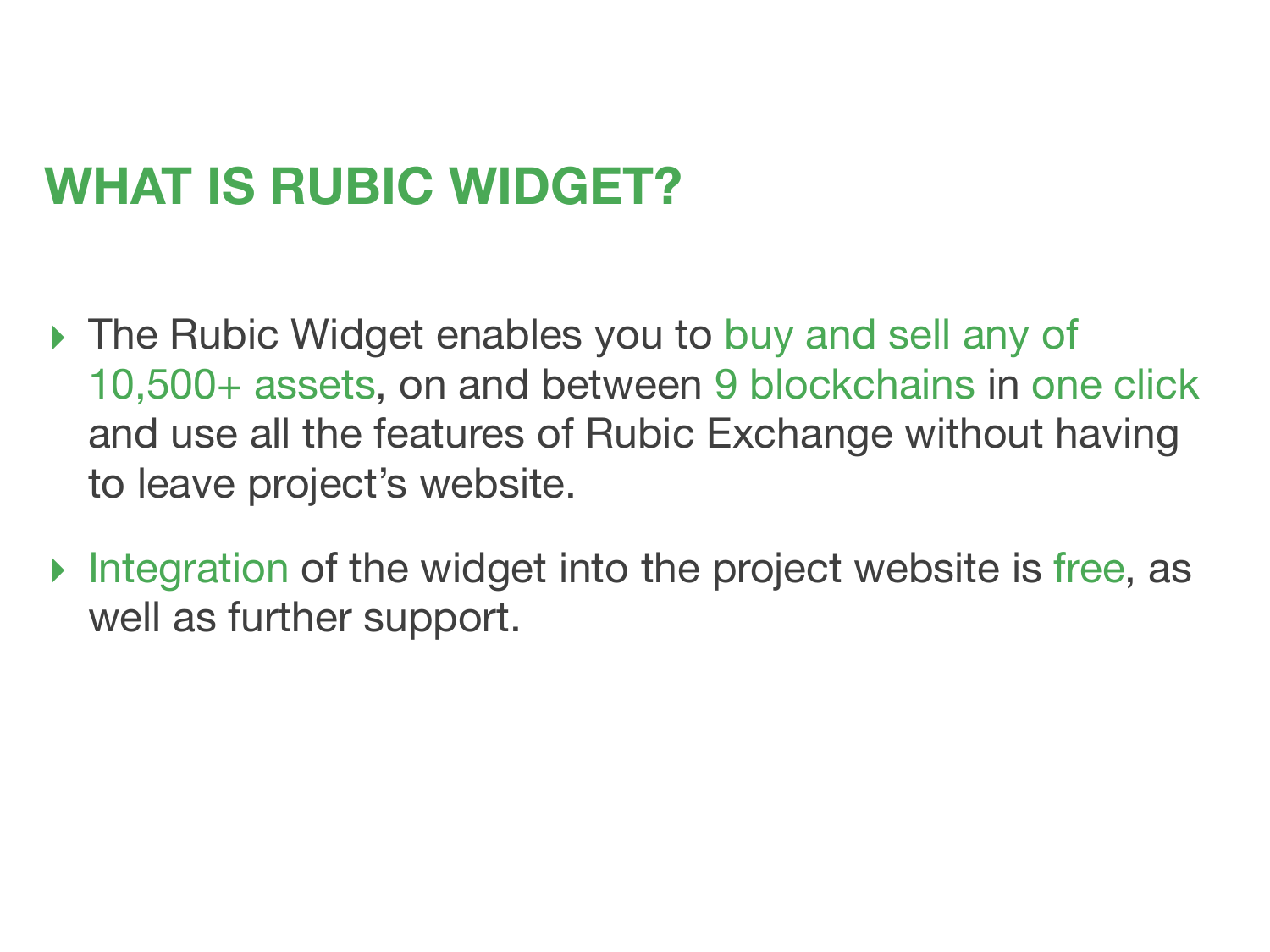# **WHAT IS THE RUBIC REFERRAL PROGRAM?**

- ▸ The Rubic Referral Program allows you to create your own referral link and offers new projects the opportunity to integrate our unique Rubic Widget into their website.
- ▸ Promoters will get 50% of the fees for each on-сhain transaction, and a fixed reward for each successful integration, from 500 RBC to 5,000 RBC.
- ▸ Projects that successfully integrate Rubic's Widget via your referral link will automatically be counted as one of your referrals.
- ▸ Also, projects that have integrated the widget through a referral link will receive 25% of fees from each on-chain transaction through the installed widget.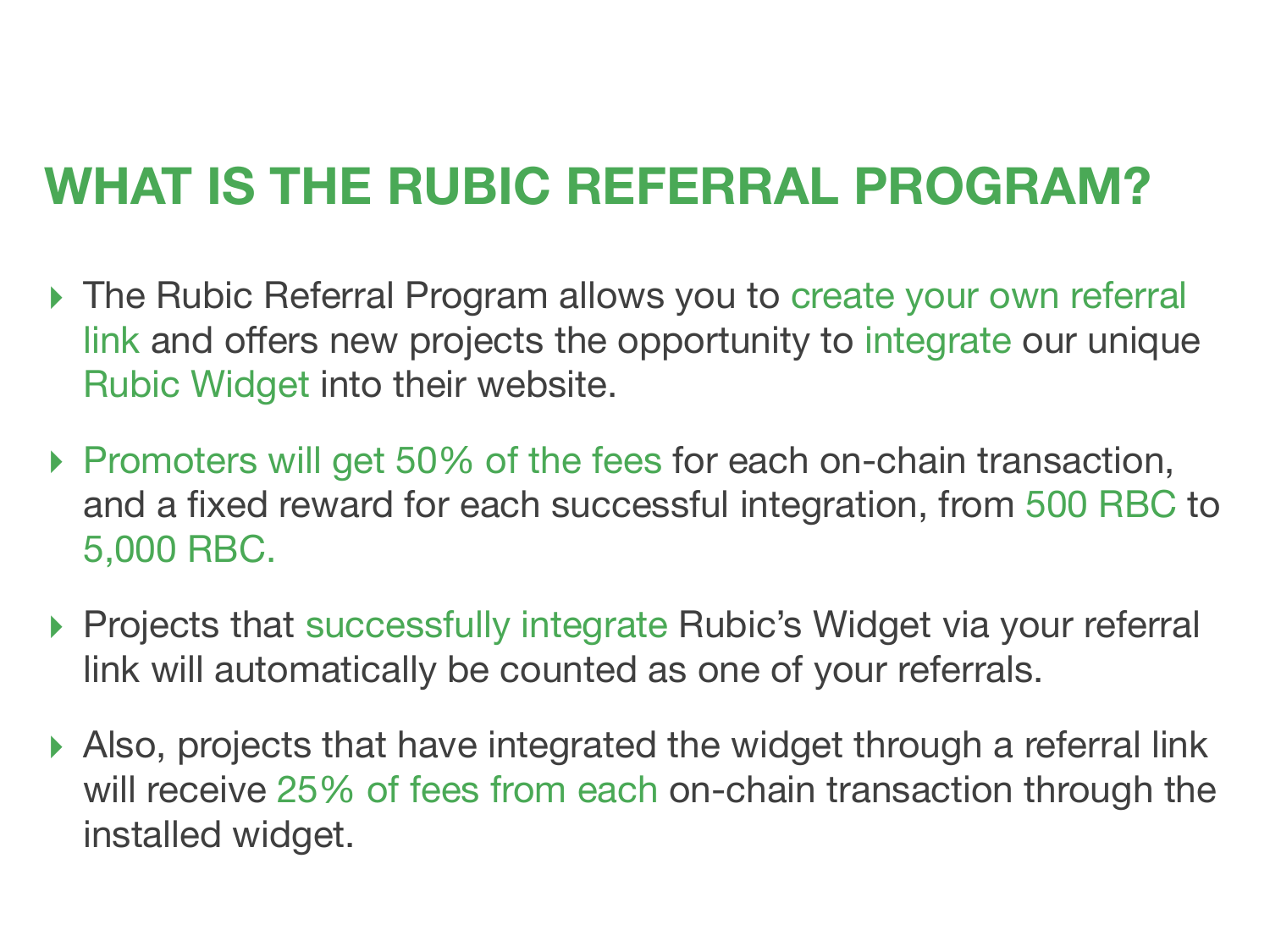# **KEY ASPECTS**

- $\triangleright$  Earn 50% of the fees Get profits from all on-chain swaps through the installed widget, without limits.
- ▸ Receive 500 RBC to 5,000 RBC Receive fixed rewards in RBC for each widget integration.
- ▸ Projects will receive 25% of fees for each on-chain swap through the installed widget, via referral code.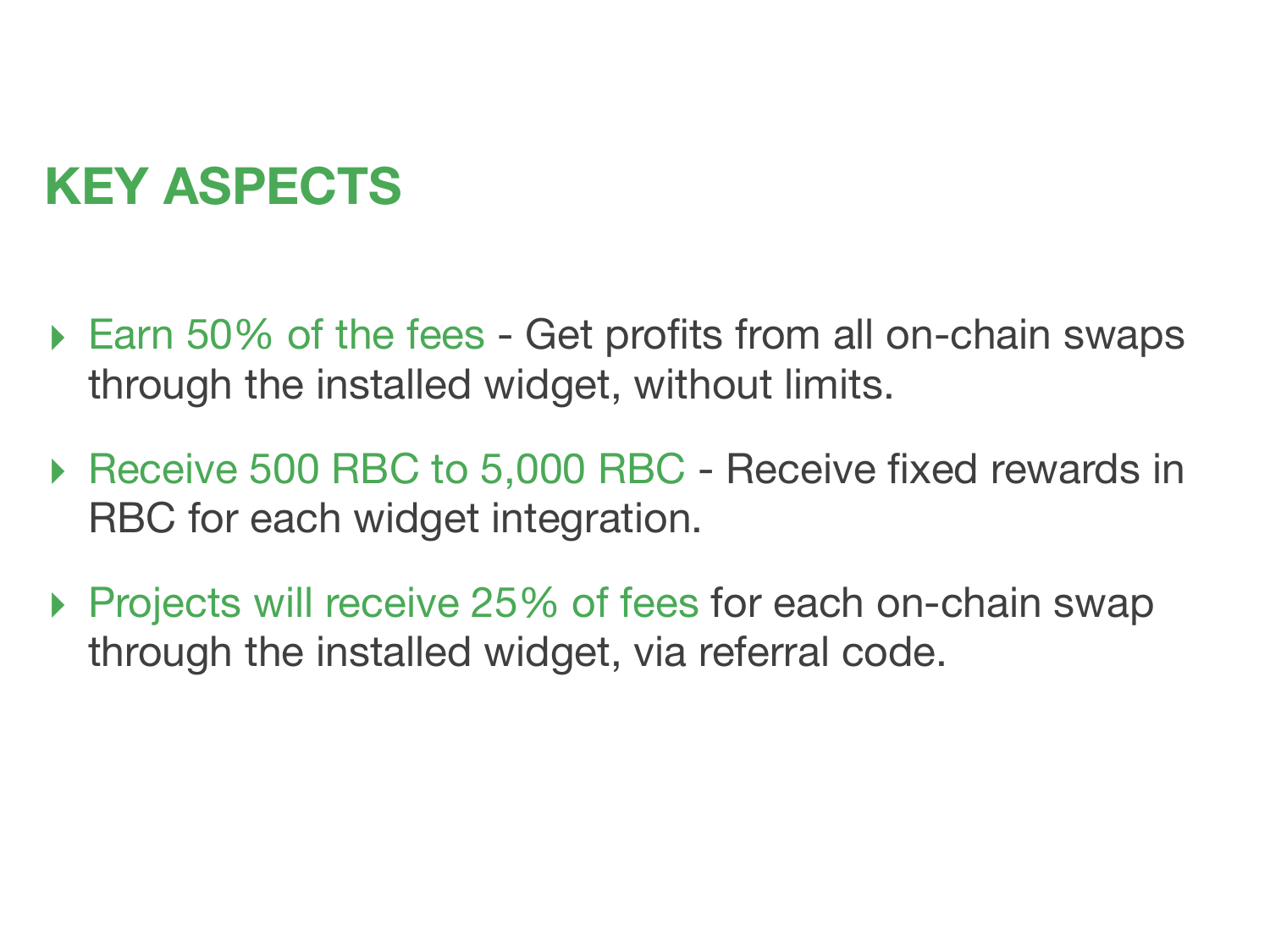### **THE FEATURES OF THE RUBIC REFERRAL PROGRAM**

- ▸ A new opportunity to earn in the cryptoindustry and monetize traffic.
- ▸ Any user can take part in the program and earn on fees and fixed rewards without any investment.
- ▸ You don't need to be involved in the technical process of integrating widgets into the project website - business developer from Rubic team will do it for you! Contact us via Telegram using [this link](https://t.me/KirKuzmin) or this e-mail: [kirill.kuzmin@rubic.finance](mailto:kirill.kuzmin@rubic.finance)
- ▸ Automatic withdrawal of any amount of received rewards and earnings.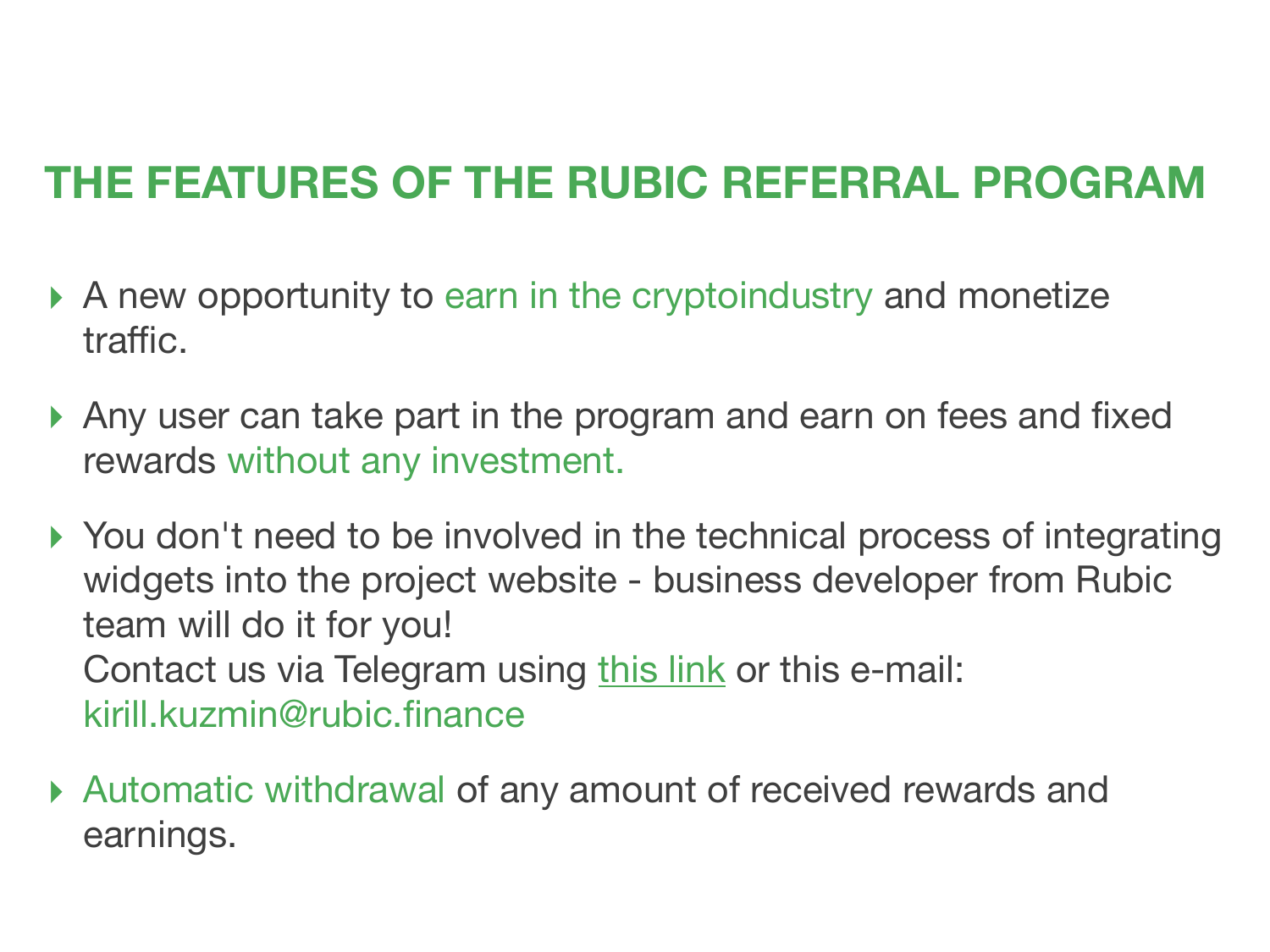# **PROGRAM RULES**

- ▸ To receive a fixed reward, the referred project must be listed on one or more platforms: CoinGecko, CoinMarketCap, or CoinPaprika.
- ▸ The user who referred the project gets 500 RBC for the successful integration of our widget on the project's website, or 5,000 RBC if the attracted project is in the Top 1,000 tokens in the overall ranking on CoinGecko, CoinMarketCap, or CoinPaprika.
- ▸ Integration is completed when the widget is placed on the project's website and after at least 10 swaps are made.
- ▸ Promoter will get 50% of the fees from on-chain swaps of the token of the project which installed the widget.
- ▸ Once 10 transactions have been made through the integrated widget, the project will automatically appear in the list of your referrals in your profile in Rubic dApp.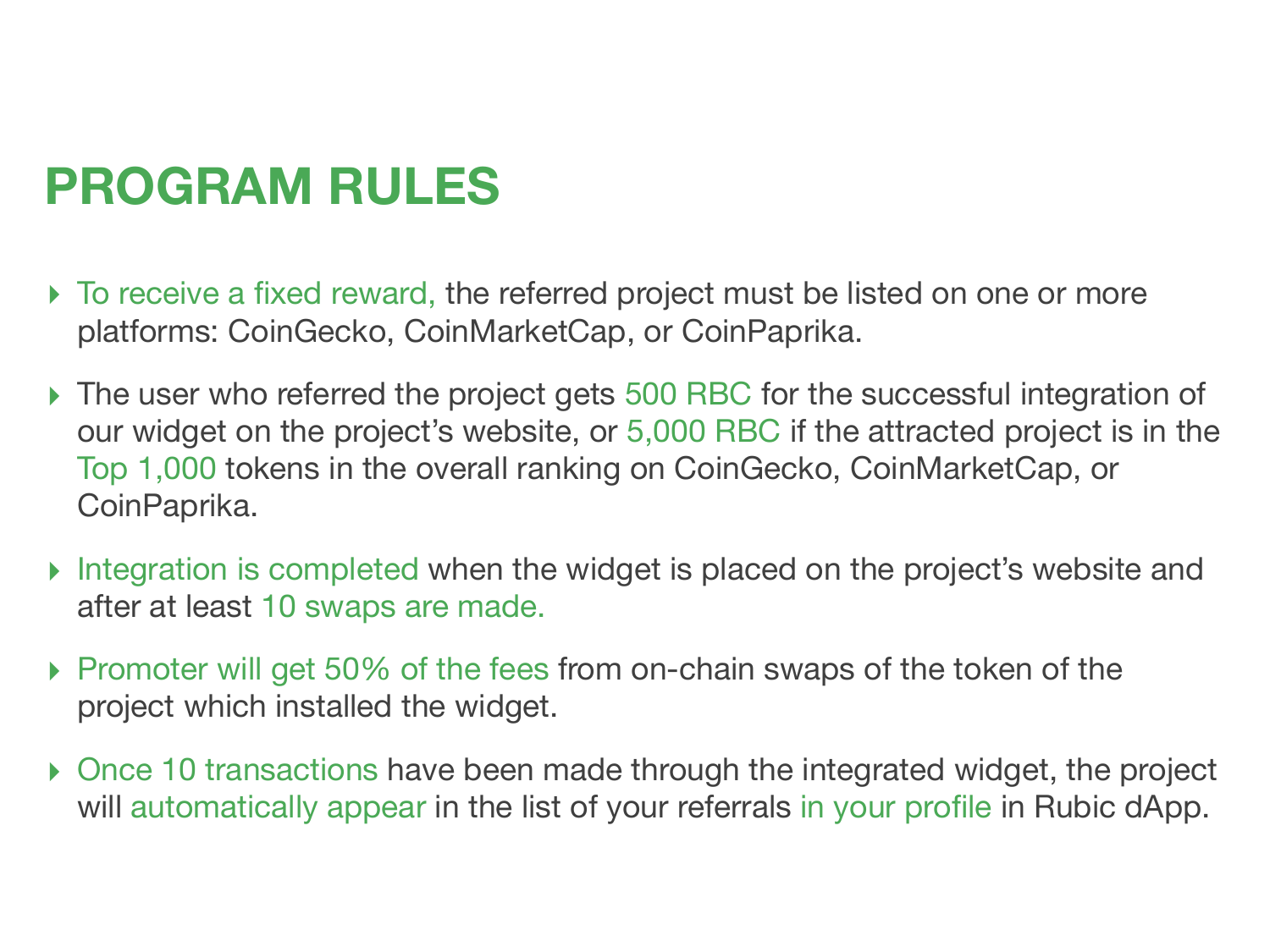### **HOW TO START EARNING WITH THE RUBIC REFERRAL PROGRAM?**

#### Step 1. Become a Rubic promoter.

Log in with your wallet on the Rubic website and create a unique referral link.

#### Step 2. Promote the Rubic Widget to projects.

Pitch to representatives of crypto-projects about the unique benefits of Rubic Widget.

#### Step 3. Earn passive income!

You will receive a fixed reward for each successful integration through your referral link and a passive income from fees for each transaction completed through the installed widget.

#### Step 4: Bring more new referral projects!

Track your referred projects and your earnings in the dashboard and lead new projects!

The more successful the referred project, the higher fixed rewards and potential profits from fees for transactions made through the installed widget on the project's website!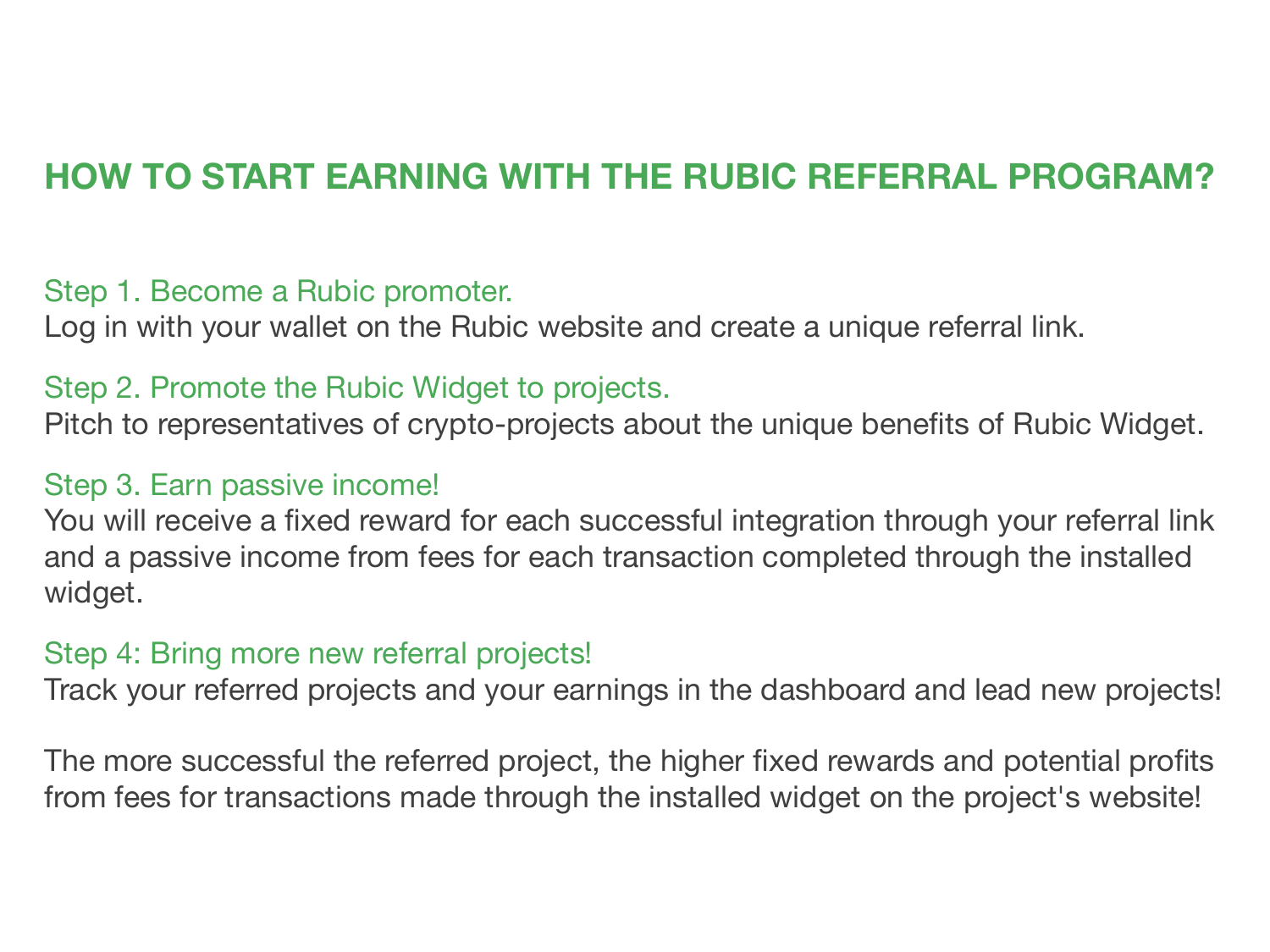### **HOW TO INTEGRATE THE WIDGET INTO THE PROJECT WEBSITE?**

- ▸ The project representative should click on your referral link to get a unique configuration of the widget.
- ▸ The representative of the project in the widget configuration page selects the necessary settings (networks, tokens, slippage tolerance, the appearance of the widget) and installs the widget on the website following the guide.
- ▸ In case of any issues with the widget integration, you may contact a Rubic representative via Telegram using [this link](https://t.me/KirKuzmin) or this e-mail: [kirill.kuzmin@rubic.finance](mailto:kirill.kuzmin@rubic.finance)